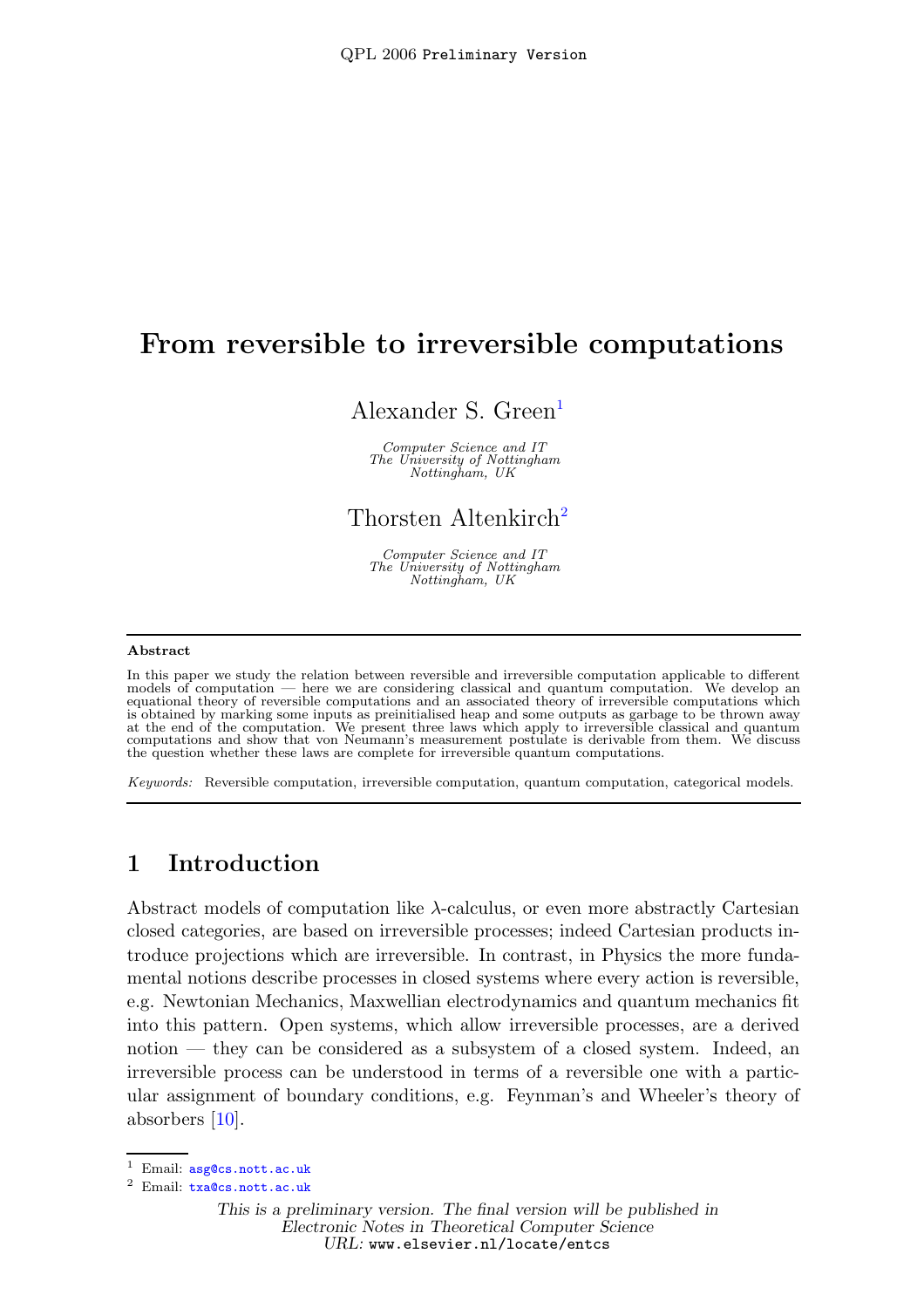Our plan is to follow the physical idea that reversibility is the fundamental notion, and irreversibility is a derived notion to model computation. Reversibility has been investigated by Bennett in his classical paper [\[3\]](#page-9-1), where he shows that reversible computation has the same power as irreversible computation. It has also since been shown that, in terms of complexity, reversible space is the same as deterministic space [\[5\]](#page-9-2). Recently, Abramsky investigated the notion of reversible computation from a structural perspective [\[1\]](#page-9-3).

We build on previous work of the  $2^{nd}$  author with Jonathan Grattage on compiling QML [\[2\]](#page-9-4). QML's design is based on an analogy between classical and quantum computation. To make this precise we introduce two models of computation: FCC for Finite Classical Computation and FQC for Finite Quantum Computation. Both are based on a notion of reversible computation (bijections vs. unitary operators) and introduce irreversible computations as a derived notion; by marking certain inputs as preinitialised heap, and certain outputs as garbage which is thrown away (i.e. measured, in the quantum case) at the end of the computation. We also introduce the notion of extensional equivalence of two irreversible computations which are given by the associated functions on finite sets in the classical case, and by an embedding into the category of superoperators on finite dimensional Hilbert spaces in the quantum case. While the choice of extensional equality in the two examples is very natural, it is not parametric in the notion of reversible computation. We would like to obtain the notion of irreversible computation as a consequence of our choice of reversible computation.

We approach this goal by introducing three laws which state which algebraic properties a notion of irreversible computation derived from reversible computation must satisfy. Both FCC and FQC satisfy these laws and we show that they are sufficient to derive von Neumann's measurement postulate, which in this setting corresponds to the statement that measuring twice is the same as measuring once. A natural question which arises is whether our laws are sufficient to characterise the equivalence of quantum circuits, at least for definable circuits (i.e. classical circuits viewed as quantum circuits).

Our work here is related to other, more sophisticated, categorical models of quantum computing such as Coecke's Kindergarten Quantum mechanics [\[4\]](#page-9-5) or Peter Selinger's dagger-complete categories [\[8\]](#page-9-6).

## Acknowledgements

We would like to thank Jonathan Grattage for his help and discussions on this paper, and also the referee who suggested a number of simplifications of our laws and whose comments were very interesting and useful.

#### 2 Reversible computation

We model reversible computations by a groupoid  $\mathbf{F} \mathbf{x} \mathbf{C}^R$ , that is for every morphism  $\psi \in \text{FxC}^{\text{R}}(a, b)$  there is an inverse  $\psi^{-1} \in \text{FxC}^{\text{R}}(b, a)$  such that  $\psi, \psi^{-1}$  are an isomorphism. We assume that the groupoid is strict, i.e. that any isomorphic objects are equal. This entails that  $\mathbf{FxC}^{R}(a, b)$  is empty, if  $a \neq b$ , consequently we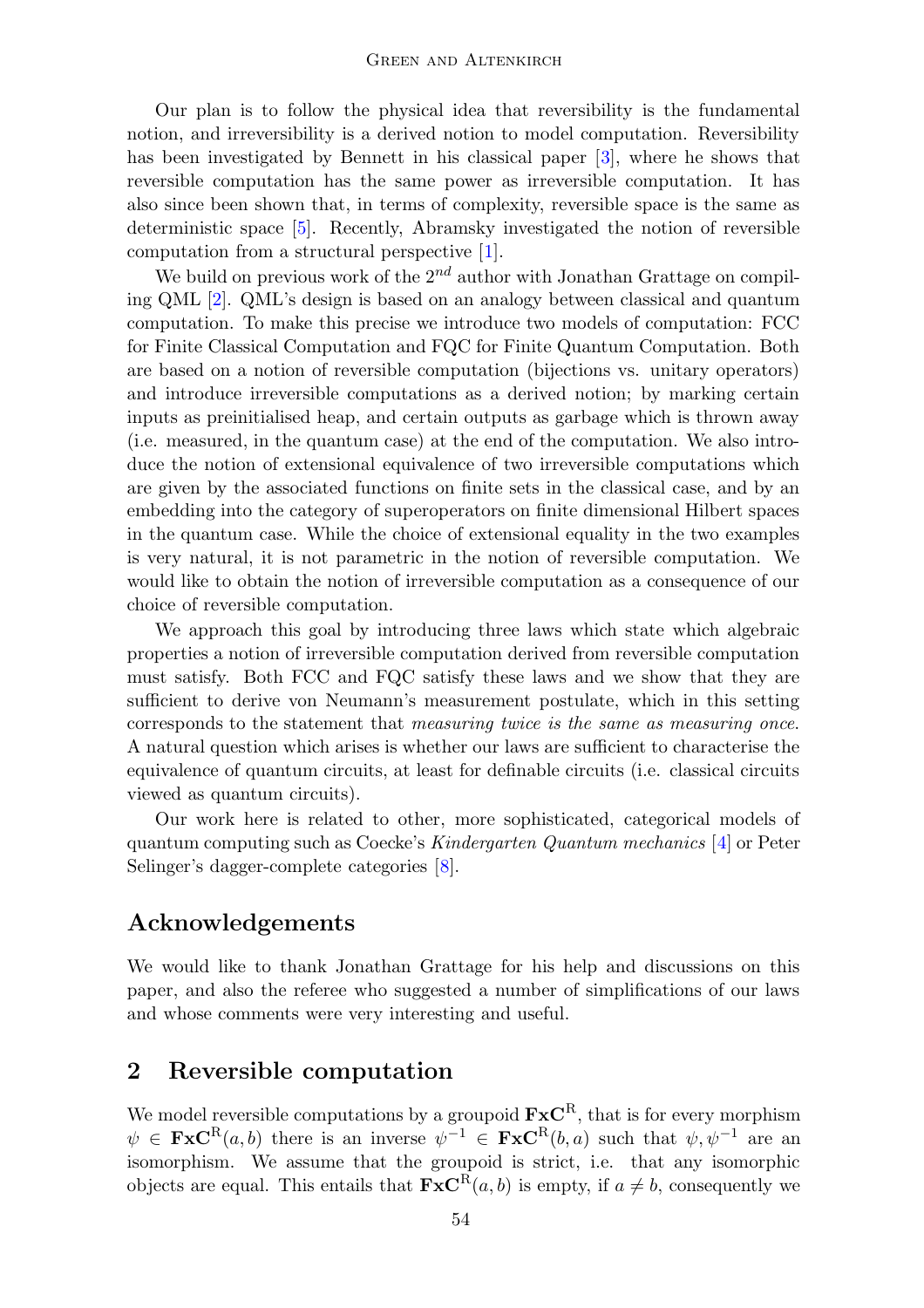denote homsets by  $\mathbf{F} \mathbf{x} \mathbf{C}^R a = \mathbf{F} \mathbf{x} \mathbf{C}^R (a, a)$ . We also assume that  $\mathbf{F} \mathbf{x} \mathbf{C}^R$  has a strict monoidal structure  $I, \otimes$  which corresponds to parallel composition of computations and a special object of Booleans, denoted by  $\mathbb{N}_2$ . Since we are only interested in objects which can be generated from  $I, \mathbb{N}_2, \otimes$  we can use natural numbers  $a \in \mathbb{N}$  to denote the object  $2^a$ . Hence we have that  $I = 0$ ,  $\mathbb{N}_2 = 1$  and  $a \otimes b = a + b$ . We write  $[a] = \{i \in \mathbb{N} \mid i < a\}$  for the initial segment of N.

We characterise the morphisms, i.e. circuits, in  $\mathbf{F} \mathbf{x} \mathbf{C}^R a$  inductively and also give the inverses:

wires Given a bijection on initial segments  $\phi : [a] \simeq [a]$  we write wires  $\phi \in \mathbf{F} \times \mathbf{C}^R$  a for the associated rewiring. For example, the rewiring denoted pictorially as



would have  $\phi(0) = 2$ ,  $\phi(1) = 0$ , and  $\phi(2) = 1$ . The existence of wires follows from the strict monoidal structure, with the identity  $(id<sub>a</sub>)$  being a special case of wires.

sequential composition combines two circuits of equal size (i.e. with the same number of wires) in sequence. That is, given  $\psi, \phi \in \mathbf{F} \times \mathbf{C}^R$  we construct  $\phi \circ \psi \in$  $\mathbf{FxC}^{\mathrm{R}}a$ .

$$
\begin{array}{c}\n\sqrt{1-\frac{1}{2}} \\
\sqrt{1-\frac{1}{2}} \\
\sqrt{1-\frac{1}{2}} \\
\sqrt{1-\frac{1}{2}} \\
\sqrt{1-\frac{1}{2}} \\
\sqrt{1-\frac{1}{2}} \\
\sqrt{1-\frac{1}{2}} \\
\sqrt{1-\frac{1}{2}} \\
\sqrt{1-\frac{1}{2}} \\
\sqrt{1-\frac{1}{2}} \\
\sqrt{1-\frac{1}{2}} \\
\sqrt{1-\frac{1}{2}} \\
\sqrt{1-\frac{1}{2}} \\
\sqrt{1-\frac{1}{2}} \\
\sqrt{1-\frac{1}{2}} \\
\sqrt{1-\frac{1}{2}} \\
\sqrt{1-\frac{1}{2}} \\
\sqrt{1-\frac{1}{2}} \\
\sqrt{1-\frac{1}{2}} \\
\sqrt{1-\frac{1}{2}} \\
\sqrt{1-\frac{1}{2}} \\
\sqrt{1-\frac{1}{2}} \\
\sqrt{1-\frac{1}{2}} \\
\sqrt{1-\frac{1}{2}} \\
\sqrt{1-\frac{1}{2}} \\
\sqrt{1-\frac{1}{2}} \\
\sqrt{1-\frac{1}{2}} \\
\sqrt{1-\frac{1}{2}} \\
\sqrt{1-\frac{1}{2}} \\
\sqrt{1-\frac{1}{2}} \\
\sqrt{1-\frac{1}{2}} \\
\sqrt{1-\frac{1}{2}} \\
\sqrt{1-\frac{1}{2}} \\
\sqrt{1-\frac{1}{2}} \\
\sqrt{1-\frac{1}{2}} \\
\sqrt{1-\frac{1}{2}} \\
\sqrt{1-\frac{1}{2}} \\
\sqrt{1-\frac{1}{2}} \\
\sqrt{1-\frac{1}{2}} \\
\sqrt{1-\frac{1}{2}} \\
\sqrt{1-\frac{1}{2}} \\
\sqrt{1-\frac{1}{2}} \\
\sqrt{1-\frac{1}{2}} \\
\sqrt{1-\frac{1}{2}} \\
\sqrt{1-\frac{1}{2}} \\
\sqrt{1-\frac{1}{2}} \\
\sqrt{1-\frac{1}{2}} \\
\sqrt{1-\frac{1}{2}} \\
\sqrt{1-\frac{1}{2}} \\
\sqrt{1-\frac{1}{2}} \\
\sqrt{1-\frac{1}{2}} \\
\sqrt{1-\frac{1}{2}} \\
\sqrt{1-\frac{1}{2}} \\
\sqrt{1-\frac{1}{2}} \\
\sqrt{1-\frac{1}{2}} \\
\sqrt{1-\frac{1}{2}} \\
\sqrt{1-\frac{1}{2}} \\
\sqrt{1-\frac{1}{2}} \\
\sqrt{1-\frac{1}{2}} \\
\sqrt{1-\frac{1}{2}} \\
\sqrt{1-\frac{1}{2}} \\
\sqrt{1-\frac{1}{2}} \\
\sqrt{1-\frac{1
$$

we can construct the inverse using  $\phi^{-1}$  and  $\psi^{-1}$  to give  $\psi^{-1} \circ \phi^{-1}$ .

$$
\begin{array}{c}\n\begin{bmatrix}\n-\phantom{-} & - \\
\hline\n\end{bmatrix} & \begin{bmatrix}\n\psi^{-1} \\
\hline\n\end{bmatrix}\n\\
\begin{array}{c}\n-\phantom{-} \\
-\phantom{-} \\
-\phantom{-} \\
-\phantom{-} \\
-\end{array}\n\end{array}
$$

parallel composition combines any two circuits in parallel, and can be thought of as the tensor product. The size of the new circuit constructed is equal to the sum of the sizes of the original two circuits. That is, given  $\psi \in \mathbf{Fx}C^{R}a$  and  $\phi \in \mathbf{FxC}^{R}b$  we can construct  $\psi \otimes \phi \in \mathbf{FxC}^{R}(a \otimes b).$ 



again we can construct the inverse using  $\psi^{-1}$  and  $\phi^{-1}$ , this time to give  $\psi^{-1} \otimes \phi^{-1}$ .



rotations count as any 1 "bit" operations. That is a rotation is any element of  $\mathbf{F} \mathbf{x} \mathbf{C}^R$ 1, and in the case of classical reversible circuits the only rotation available is the Not operation. So we have  $\neg \in \mathbf{Fx}C^{R_1}$  with  $\neg^{-1} = \neg$ . In the quantum case this would be any single qubit rotation.(i.e. a unitary operation in  $U(2)$ )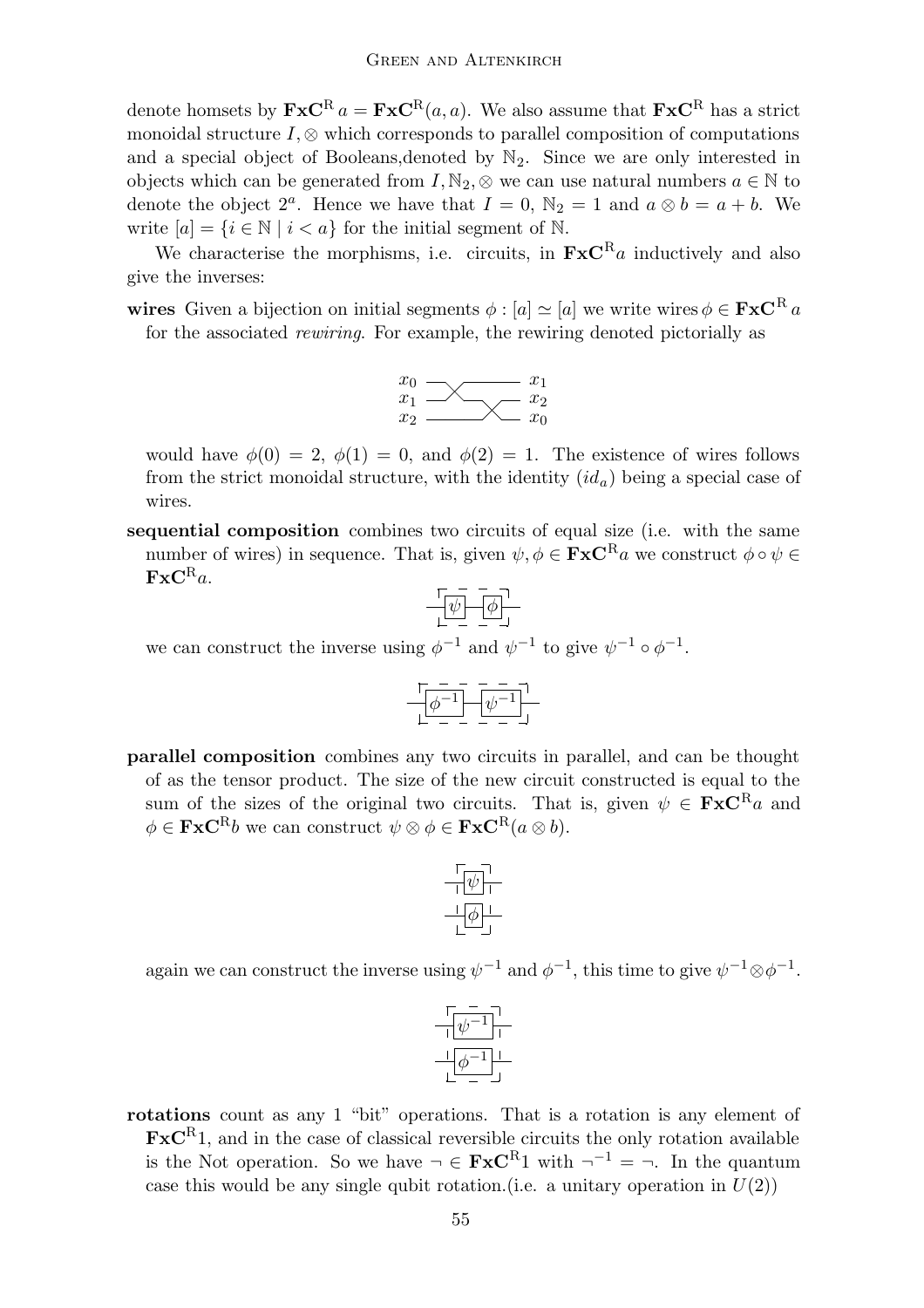conditionals use a control wire to decide whether a computation should be performed. That is, given  $\phi \in \mathbf{FxC}^{\mathbf{R}}$  we can construct  $id_a | \phi \in \mathbf{FxC}^{\mathbf{R}}(\mathbb{N}_2 \otimes a)$ .



the inverse is again constructed using  $\phi^{-1}$  giving  $id_a | \phi^{-1}$ .



For ease of notation we shall also introduce the conditional that acts when the control wire is set to true. This conditional can be constructed from the conditional already given, and the Not operation (or rotation) as follows:



which for  $\phi \in \mathbf{F} \mathbf{x} \mathbf{C}^{\mathbf{R}} a$  can be denoted  $\phi \mid id_a \in \mathbf{F} \mathbf{x} \mathbf{C}^{\mathbf{R}}(\mathbb{N}_2 \otimes a)$ . This naturally leads us to a choice operator, such that given two computations of the same size, the value of the control wire is used to govern which computation is done. That is, given  $\psi, \phi \in \mathbf{FxC}^{\mathbf{R}}$  we can construct  $\psi \mid \phi \in \mathbf{FxC}^{\mathbf{R}}(\mathbb{N}_2 \otimes a)$ , as follow:



the inverse is once again given by  $\psi^{-1}$  and  $\phi^{-1}$ , and constructed as  $\psi^{-1} | \phi^{-1}$ :



The laws governing wires, sequential composition and parallel composition follow from the categorical infrastructure. Additionally, we assume that the following equalities hold for conditionals:

Firstly, we have for  $f, g, h \in \mathbf{FxC}^{\mathbf{R}}$  a that  $(f | g) \circ (\mathbb{N}_2 \otimes h) = f \circ h | g \circ h$ pictorially this can be shown as:



Secondly, we have for  $f, g, h \in \mathbf{FxC}^{\mathbf{R}}$  a that  $(\mathbb{N}_2 \otimes h) \circ (f \mid g) = h \circ f \mid h \circ g$  pictorially this can be shown as:

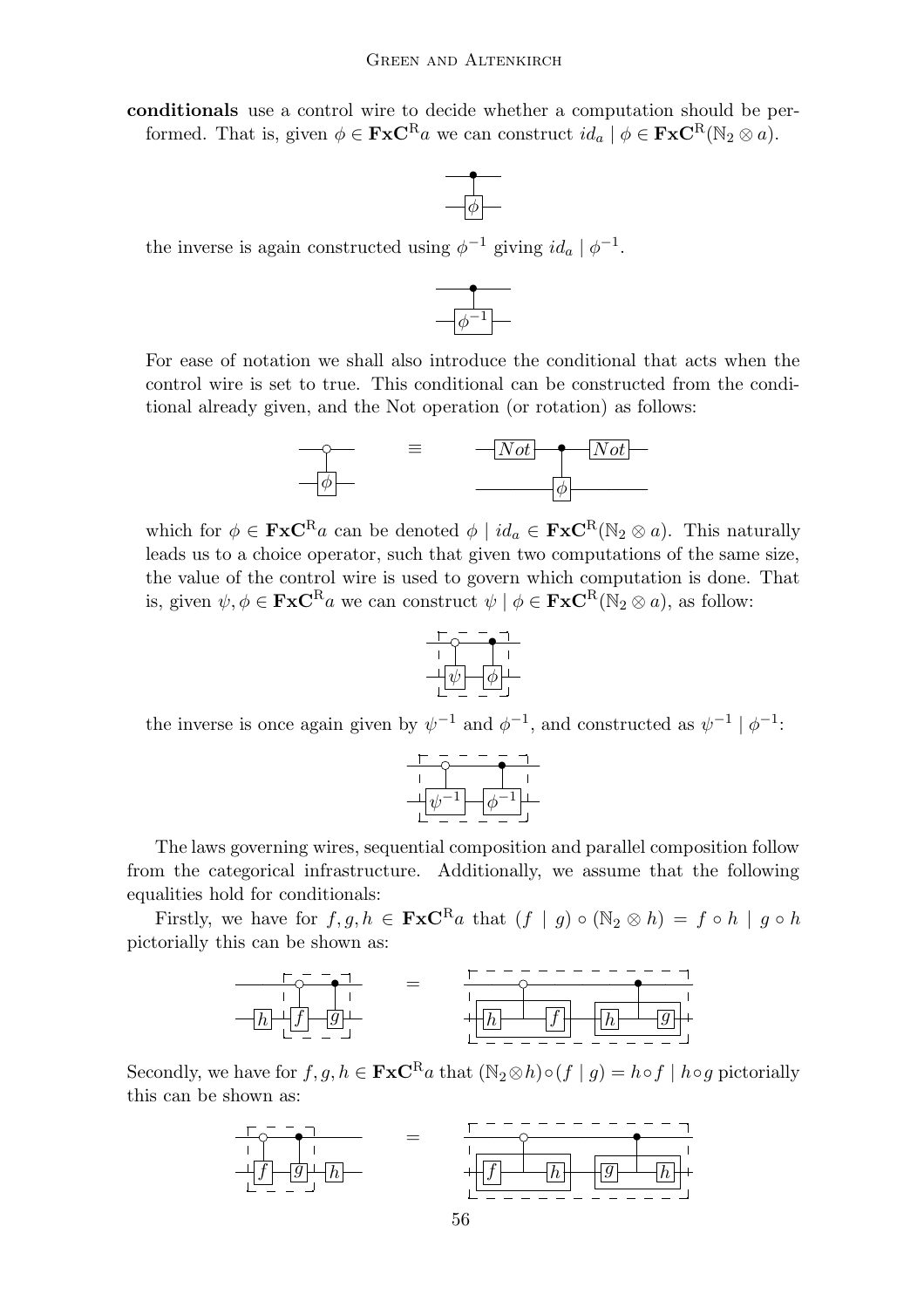and thirdly, we have that for  $f, f', g, g' \in \mathbf{F} \mathbf{x} \mathbf{C}^{\mathbf{R}} a$  that  $(f | g) \circ (f' | g') = (f \circ f') |$  $(g \circ g')$  again the pictorial representation for this would be:



We also have distributivity over  $\otimes$  and |, such that given  $f, g \in \mathbf{Fx}C^Ra$  and  $h \in \mathbf{Fx}C^Rb$  we have that  $(f | g) \otimes h = (f \otimes h) | (g \otimes h)$ . This can again be given pictorially.



using this last axiom it is possible to simplify the first two to just be that  $(h | h)$  =  $(id_1 \otimes h)$  or pictorially:



The next axiom that we introduce is that  $id_a | id_a = id_{\mathbb{N}_2 \otimes a}$ , and can be given (in it's most simple form) pictorially as:



Moreover, we have for  $f, g \in \mathbf{Fx}C^{\mathbf{R}}a$  that  $(\neg \otimes id_a) \circ (f \mid g) = (g \mid f) \circ (\neg \otimes id_a)$ , or pictorially that would be:



#### Examples of  $\text{FxC}^R$  categories

There are two obvious computational examples of  $\mathbf{FxC}^R$  categories: firstly there is the  $\mathbf{FCC}^R$  category of classical reversible circuits, and secondly there is the  $\mathbf{FQC}^R$  of quantum circuits. The difference mainly being in the rotations that are available. The extensional equality is given by interpreting circuits as permutations on  $[a]$  in the classical case and as unitary operators on  $a$ -dimensional Hilbert spaces in the quantum case. Note that  $\mathbf{FCC}^R \hookrightarrow \mathbf{FQC}^R$  and this embedding preserves extensional equality, because the unitary operators which can be obtained from definable circuits contain only 0 and 1 and hence can be obtained by embedding the corresponding permutation.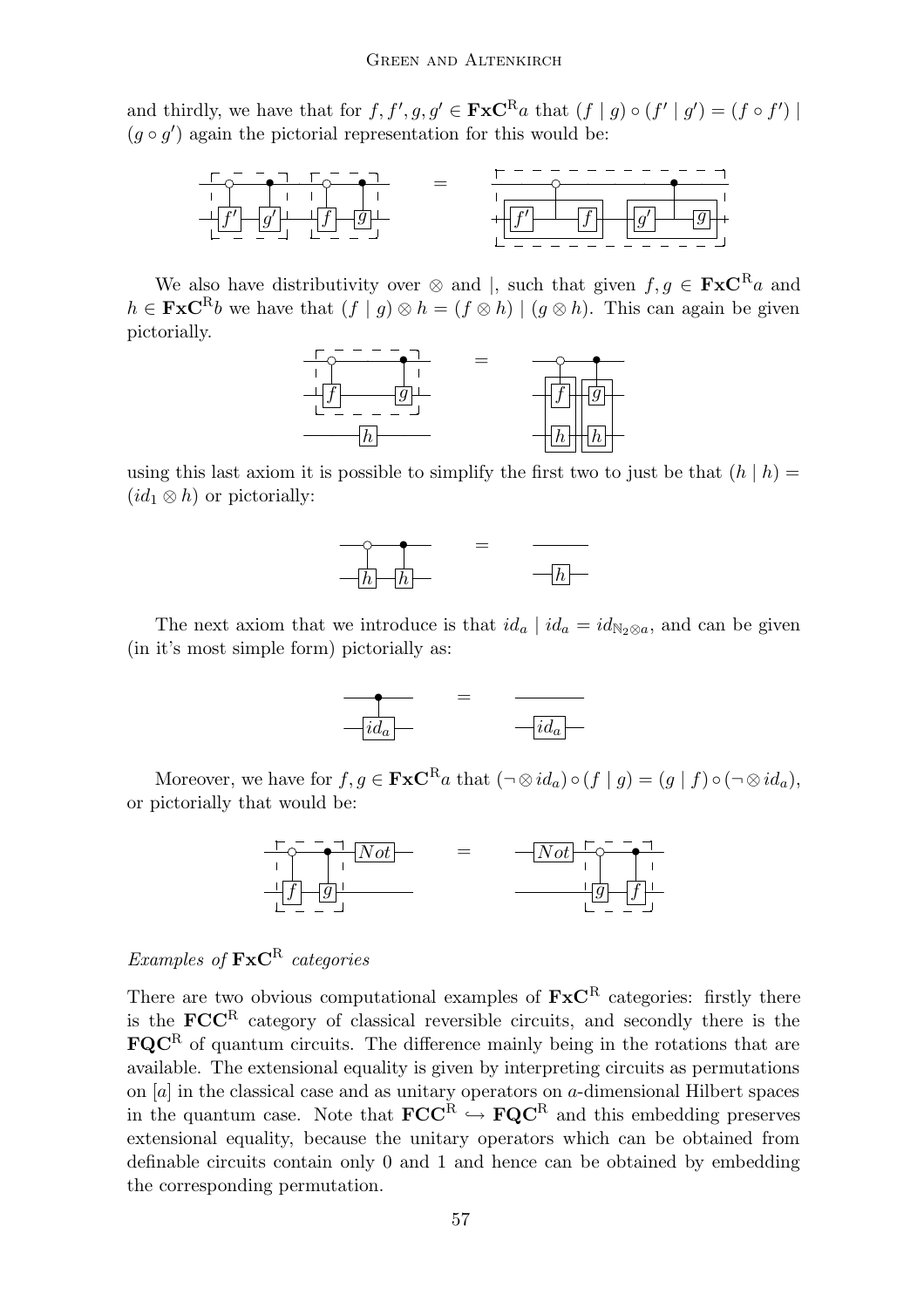#### Bipermutative categories

A symmetric bimonoidal category  $(\mathbb{C}, Z, \oplus, I, \otimes)$  is a category with two symmetric monoidal structures  $(Z, \oplus)$  and  $(I, \otimes)$  and distributivity isomorphisms  $d \in A \otimes (B \oplus$  $(C) \simeq A \otimes B \oplus A \otimes C$  and  $d' \in (A \oplus B) \otimes C \simeq A \otimes C \oplus B \otimes C$  subject to a number of coherence laws [\[6\]](#page-9-7). A bipermutative category is a symmetric bimonoidal category where all isomorphisms apart from  $c^{\oplus} \in A \oplus B \simeq B \oplus A$  and  $c^{\otimes} \in A \otimes B \simeq B \otimes A$ are identities. There are still a number of coherence laws to be satisfied such as:

$$
A \otimes (B \oplus C) = (A \otimes B) \oplus (A \otimes C)
$$
  
\n
$$
A \otimes c^{\oplus} \downarrow
$$
  
\n
$$
A \otimes (C \oplus B) = (A \otimes C) \oplus (A \otimes B)
$$

and

$$
A \otimes (B \oplus C) = (A \otimes B) \oplus (A \otimes C)
$$
  

$$
c^{\otimes} \downarrow
$$
  

$$
(B \oplus C) \otimes A = (B \otimes A) \oplus (C \otimes A)
$$

Our models for  $\mathbf{FCC}^R$  and  $\mathbf{FQC}^R$  give rise to bipermutative categories, where  $\mathbb{N}_2 = I \oplus I$  and all the laws stated above hold in all bipermutative categories. Hence, our development could be stated more abstractly in terms of bipermutative categories.

## 3 Irreversible computation

We derive a notion of irreversible computations from the given notion of reversible computation by defining the category  $\mathbf{F} \mathbf{x} \mathbf{C}^{\text{Ir}}$ , where every morphism of the category represents an irreversible computation, but is in fact of the form  $\psi' = (h, g, \psi)$  where h is a set of heap inputs, q is a set of garbage outputs, and  $\psi$  is the underlying reversible computation. So a morphism in  $\mathbf{F} \mathbf{x} \mathbf{C}^{\text{Ir}}(a, b)$  can be given as a morphism in  $\mathbf{FxC}^{R}((a \otimes h), (b \otimes q))$  with the requirement that  $(a \otimes h) = (b \otimes g)$ . Pictorially we can represent an irreversible computation  $(h, q, \psi)$  as the reversible computation  $\psi$  where we mark heap and garbage explicitly:



We also have that for any  $\psi \in \mathbf{F} \mathbf{x} \mathbf{C}^R a$  there is an equivalent circuit  $\hat{\psi} \in \mathbf{F} \mathbf{x} \mathbf{C}^R a$  $\mathbf{FxC}^{\text{Ir}}(a, a)$ . More precisely this is given by the predicate:

$$
\frac{\psi \in \mathbf{FxC}^{R}a}{\widehat{\psi} \in \mathbf{FxC}^{Ir}(a,a)}
$$

such that  $\hat{\psi} = (0, 0, \psi)$ , i.e. there is no heap or garbage.

We note that we can define sequential composition for irreversible computations: given  $\alpha = (h_{\alpha}, g_{\alpha}, \phi_{\alpha}) \in \textbf{FxC}^{\text{Ir}}(a, b)$  and  $\beta = (h_{\beta}, g_{\beta}, \phi_{\beta}) \in \textbf{FxC}^{\text{Ir}}(b, c)$  we define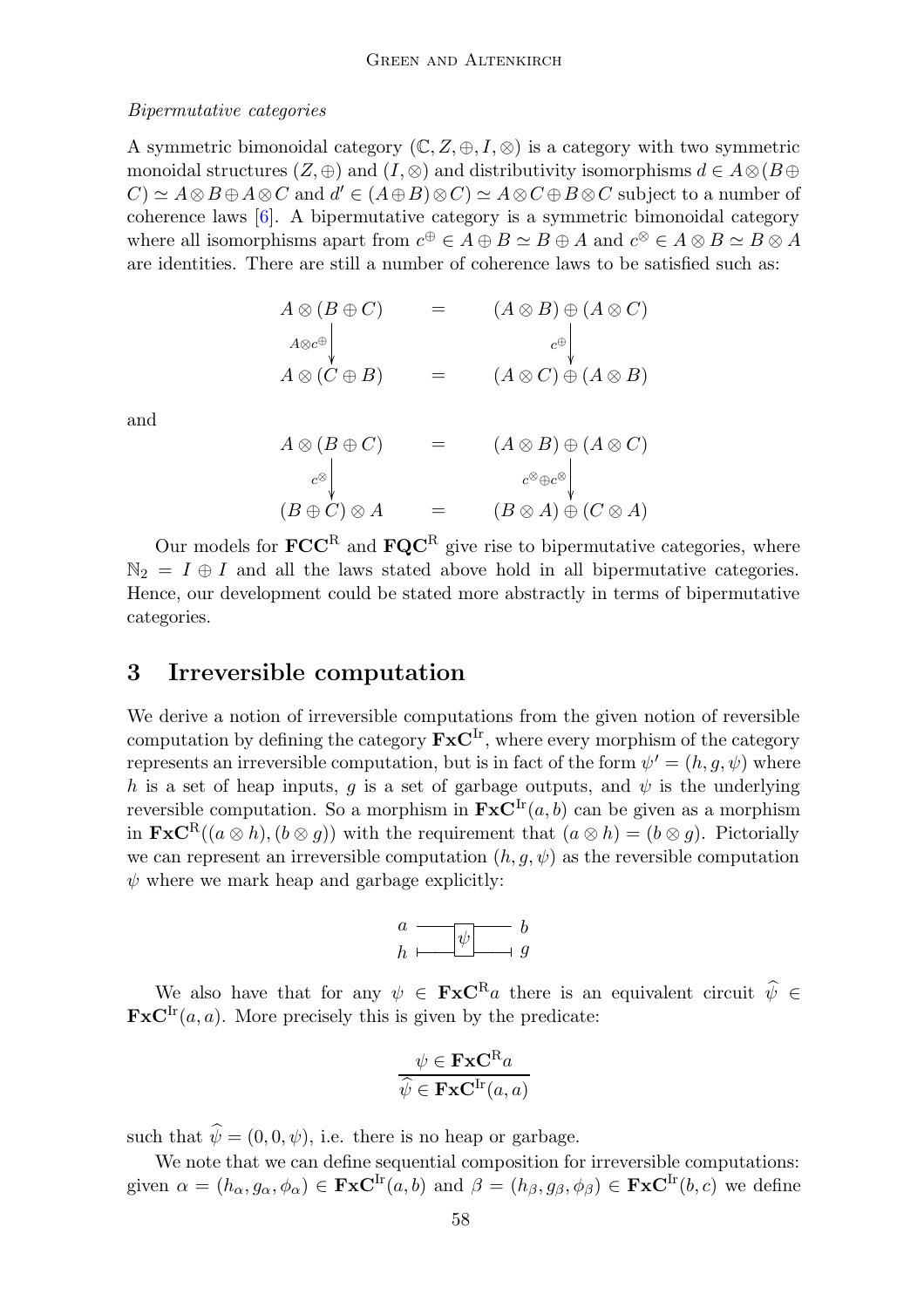$\beta \circ \alpha \in \mathbf{FxC}^{\text{Ir}}(a, c)$ , as



The identity can be obtained by lifting the reversible identity  $id_a^{\mathbf{F} \times \mathbf{C}^{Ir}} = id_a^{\mathbf{F} \times \mathbf{C}^{R}}$ . It is straightforward to verify that  $\mathbf{F} \mathbf{x} \mathbf{C}^{\text{Ir}}$  thus constructed is a category by using the monoidal identities in the underlying category of reversible computations. Moreover,  $\mathbf{F} \mathbf{x} \mathbf{C}^{\text{Ir}}$  inherits the monoidal structure from  $\mathbf{F} \mathbf{x} \mathbf{C}^{\text{R}}$ , e.g. given  $\alpha = (h_{\alpha}, g_{\alpha}, \phi_{\alpha}) \in$  $\mathbf{FxC}^{\text{Ir}}(a, b) \text{ and } \beta=(h_{\beta}, g_{\beta}, \phi_{\beta})\in \mathbf{FxC}^{\text{Ir}}(c, d), \text{ we obtain } \alpha\otimes \beta\in \mathbf{FxC}^{\text{Ir}}(a\otimes c, b\otimes d)$ as:



The neutral element of the tensor, i.e. the empty circuit, can be obtained by lifting  $I^{\mathbf{FxC}^{\mathrm{Ir}}}=\widehat{I^{\mathbf{FxC}^{\mathrm{R}}}}.$ 

#### Examples of  $\mathbf{F} \mathbf{x} \mathbf{C}^{\text{Ir}}$  categories

We can now extend our two example  $\mathbf{F} \mathbf{x} \mathbf{C}^{\text{R}}$  categories to  $\mathbf{F} \mathbf{x} \mathbf{C}^{\text{Ir}}$  categories. We shall call these FCC for the category of finite classical computations, and FQC for finite quantum computations. The extensional equality in the classical case is given by interpreting morphisms as functions on finite sets:  $(h, g, \phi) \in \mathbf{FCC}(a, b)$ is interpreted as  $\pi_g \circ [\![\phi]\!] \circ (0^h, -) \in [a] \rightarrow [b],$  where  $[\![\phi]\!] \in [a \otimes h] \rightarrow [b \otimes g]$ is the associated permutation,  $(0^h, -) \in [a] \to [a \otimes h]$  initialises the heap and  $\pi_q \in [b \otimes g] \to b$  projects out the garbage.

In the quantum case we interpret circuits as superoperators (e.g. see [\[7\]](#page-9-8), or [\[9\]](#page-9-9) for an implementation in Haskell). Superoperators are morphisms on density operators, which are positive operators on the a-dimensional Hilbert space. A superoperator  $f \in \text{Super}(a, b)$  is a linear function mapping density operators on a to density operators on b, which preserve the trace and are stable under  $\otimes$ . Analogously to the classical case, we interpret  $(h, g, \phi) \in \mathbf{FQC}(a, b)$  as  $\text{tr}_g \circ [\![\phi]\!] \circ 0^h \otimes - \in \mathbf{Super}(a, b)$ , where  $\llbracket \phi \rrbracket \in \textbf{Super}(h \otimes a, g \otimes b)$  is the superoperator associated to the unitary operator given by interpreting the reversible circuit  $\phi$ .  $0^h \otimes - \in \textbf{Super}(a, a \otimes h)$ initialises the heap and  $\text{tr}_g \in \textbf{Super}(g \otimes b, b)$  is a partial trace which traces out the garbage.

#### 4 Equivalence

In the reversible case the equality of definable circuits is the same in the classical case and in the quantum case, but this doesn't hold for irreversible computations. For example, in the classical case the following two circuits would be equivalent:

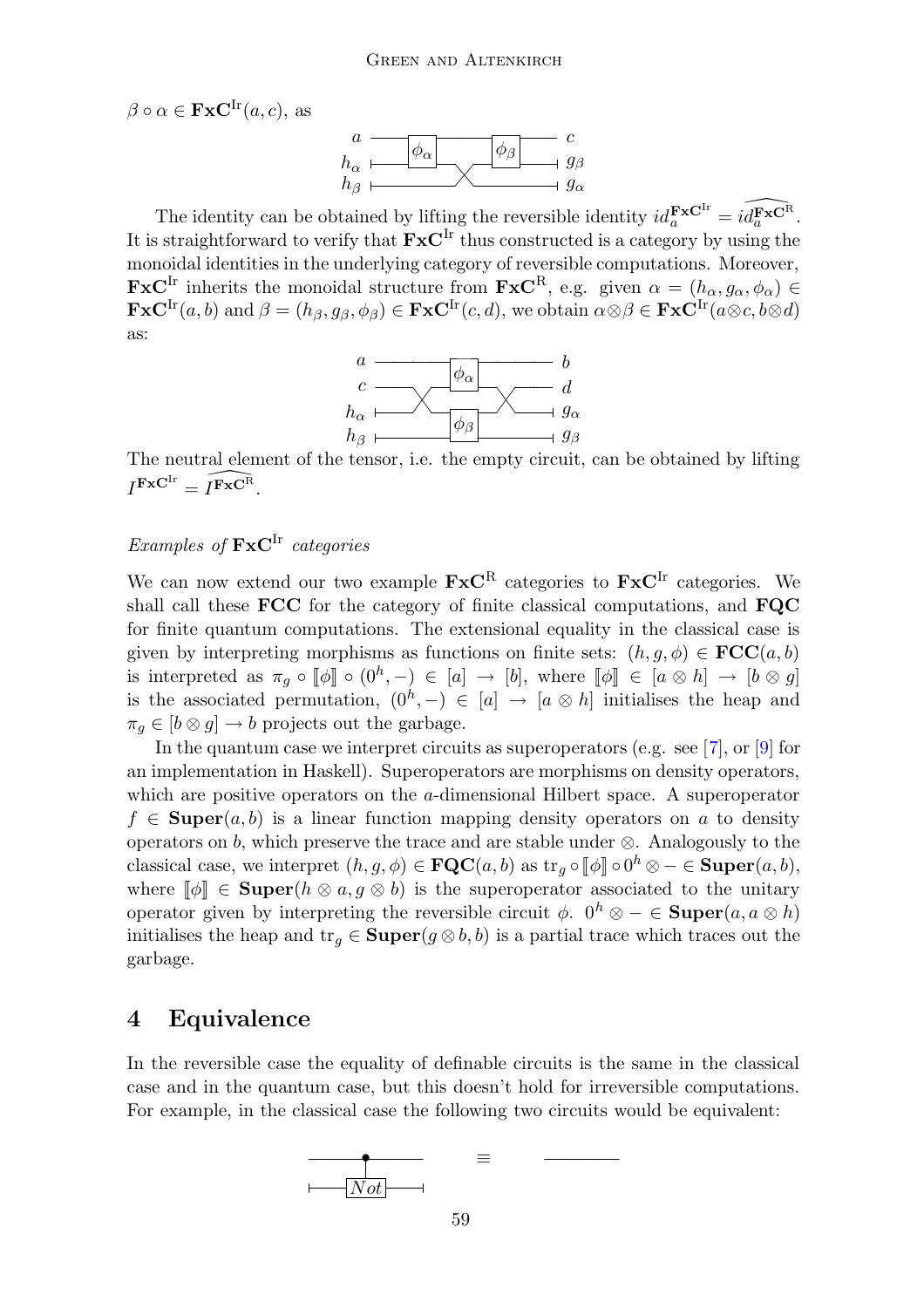However, this equivalence does not hold when we move into the category of finite quantum computations FQC. This is because in quantum computation the control wire (or qubit) can become entangled with the target wire (qubit). However there is another similar equivalence that holds in FQC:



This is akin to von Neumann's measurement postulate. So, how now can we characterise the equivalences which should always hold?

We have developed three laws to try and characterise these equivalences, that hold in both **FCC** and **FQC**. The first law is that of garbage collection. It states that if a circuit can be reduced into two smaller circuits such that one part of the circuit only acts on heap inputs and on garbage outputs, then that part of the circuit can be removed.

$$
A \xrightarrow{\qquad \qquad \boxed{f} \qquad} B \qquad \equiv \qquad A \xrightarrow{\qquad \qquad} F \qquad B
$$

$$
H \xrightarrow{\qquad \qquad \boxed{g} \qquad} G
$$

The second law is of the uselessness of garbage processing. This states that if a circuit can be reduced into two smaller circuits such that one part of the circuit only has an effect on garbage outputs, then that part can be removed.

$$
A \longrightarrow B \qquad \equiv \qquad A \longrightarrow B
$$
  

$$
H \longrightarrow G \qquad \equiv \qquad A \longrightarrow B
$$
  

$$
H \longrightarrow G
$$

this can be alternately stated as saying that if the only outputs of (part of) a circuit are garbage outputs, then this is equivalent to just having garbage.

$$
-\boxed{g} \rightarrow \qquad \equiv \qquad \longrightarrow
$$

and similarly we can now simplify the first law to state that a wire that simply connects the heap to the garbage is equivalent to having nothing.

$$
\qquad \qquad \longmapsto \qquad \equiv \qquad \bullet
$$

The third law is of the uselessness of heap preprocessing. This states that if a circuit can be reduced into two smaller circuits such that one part of the circuit only has effect on heap inputs, and the effect on the zero vector is the identity, then that part can be removed.

if  $h0 = 0$  then

$$
A \longrightarrow B \qquad \qquad B \qquad \equiv \qquad A \longrightarrow B
$$
  

$$
H \longrightarrow B \qquad \qquad H \longrightarrow G
$$

An alternate notation for this would again be to state that if (part of) a circuit only has heap inputs, and its effect on the zero vector is the identity, then this is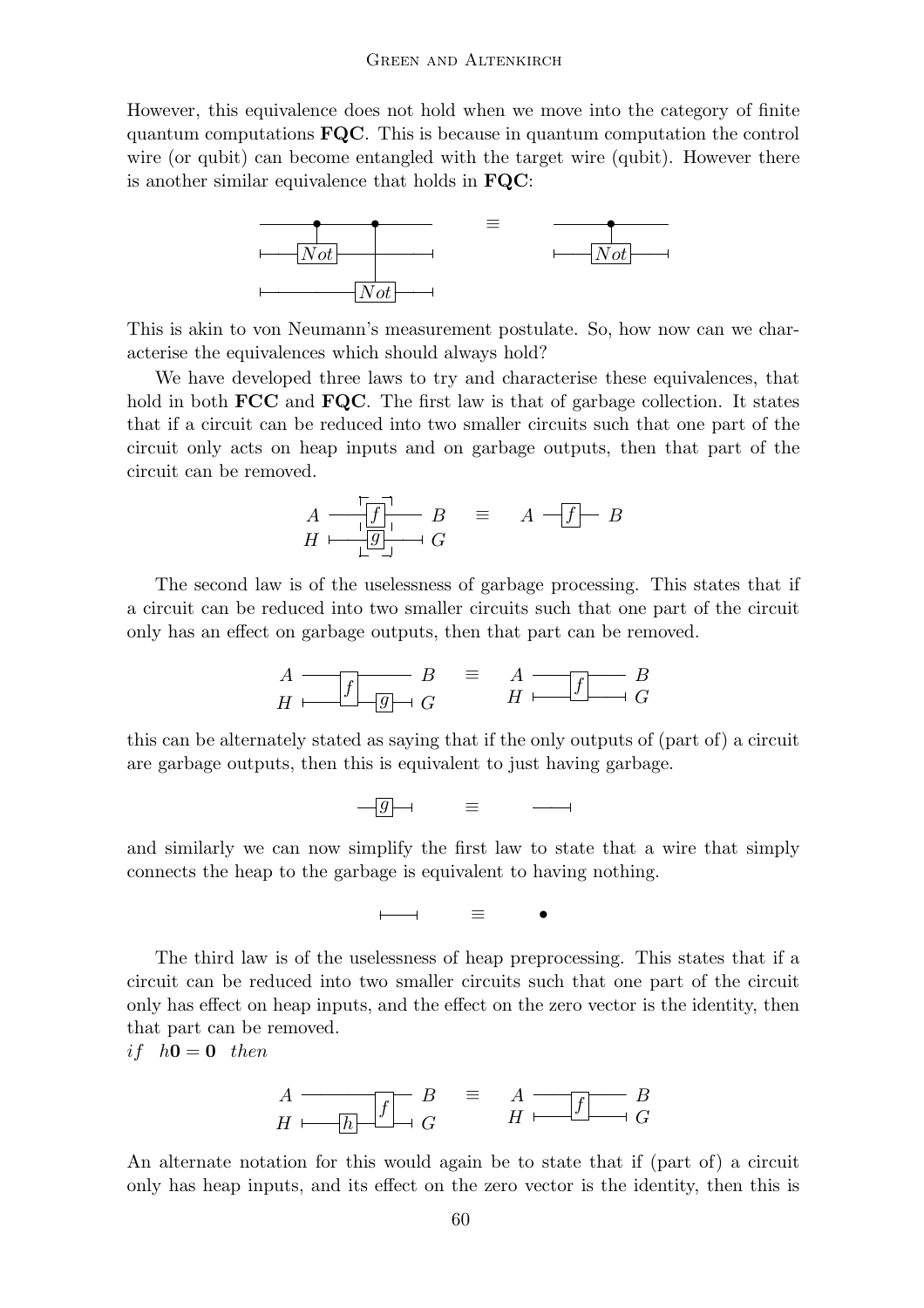equivalent to just having a heap.

if  $h0 = 0$  then

 $\overline{\phantom{a}}$  =  $\vdash$ 

We can already use these laws to give a proof of the measurement postulate. The first step is to show the equivalence of



This is simple as you will notice there is no heap or garbage, so we know that the circuits are in  $\mathbf{FQC}^R$ , and in fact only use the elements from  $\mathbf{FCC}^R$ . Thus equivalence can be shown by looking at the truth tables, which are the same.

The third controlled not is eliminated using the second law:



The controlled Not operations preserve the zero vector, so we can eliminate the first one using the third law:



Finally the bottom wire can be removed by use of the first law:

$$
\frac{1}{\frac{|\Delta x|}{1-\Delta x}} = \frac{1}{\frac{|\Delta x|}{1-\Delta x}}
$$

#### 5 Conclusions and further work

We have sketched here the first steps toward a theory of irreversible computation based on reversible computation and we have shown that our laws for irreversible computations are sufficient to derive von Neumann's measurement postulate. Apart from this we currently have more questions than answers. One question is, are there equalities between definable irreversible quantum circuits which are not derivable from our laws? It has been proposed that this question may be answered by translating our formalism into Selinger's dagger-complete categories [[8\]](#page-9-6). Recent work by Coecke shows that this category is not equationally definable in terms of initialisations and measurements, however it is not clear at the moment whether such a counterexample is definable in our sense.

We are investigating whether we could state the whole development more abstractly using only symmetric, strictly bimonoidal, categories as the base for the